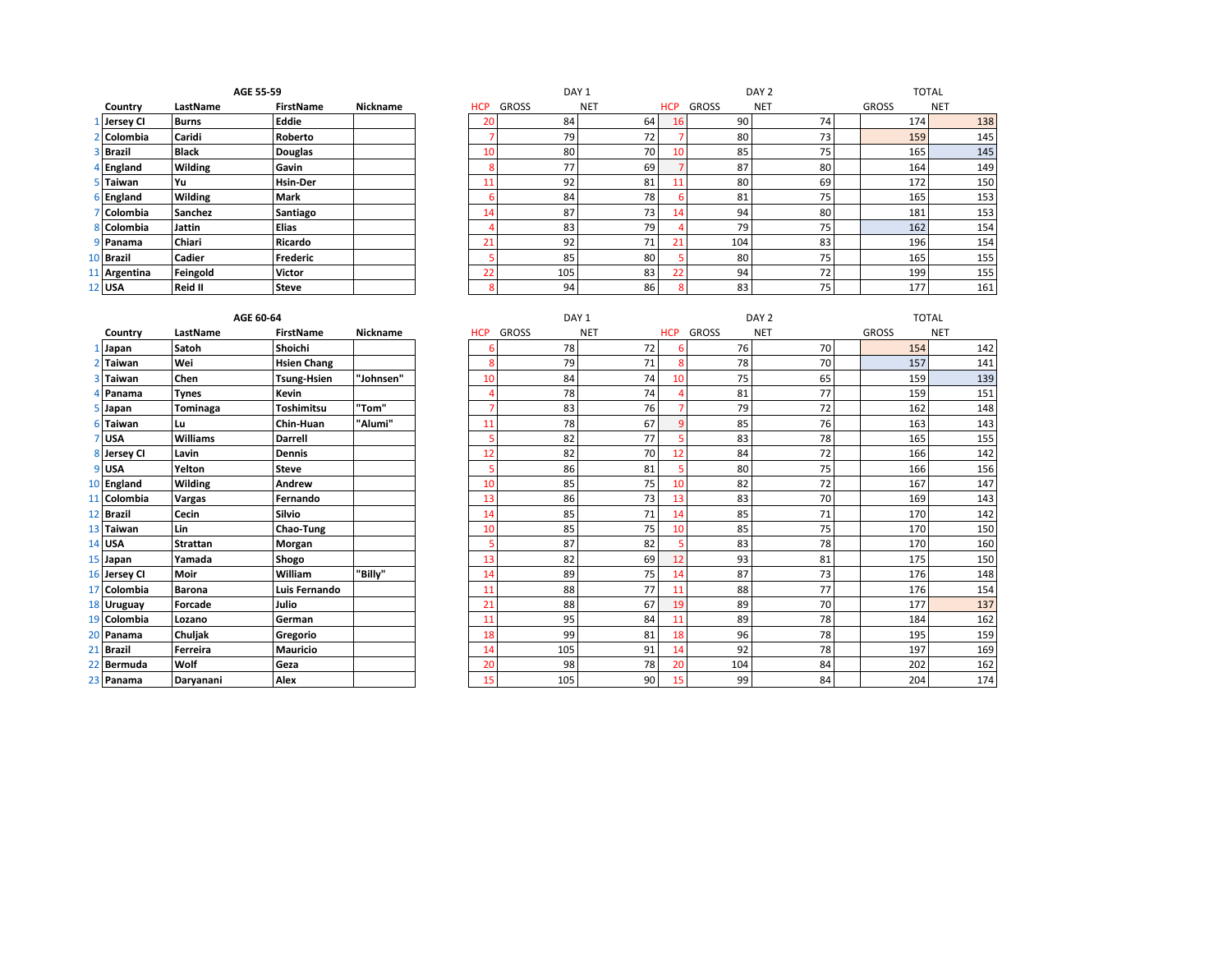|                                |                | AGL 65-69        |                 |
|--------------------------------|----------------|------------------|-----------------|
| Country                        | LastName       | <b>FirstName</b> | <b>Nickname</b> |
| 1 Uruguay                      | <b>Balles</b>  | <b>Miguel</b>    |                 |
| <b>Brazil</b><br>$\mathcal{P}$ | <b>Tonini</b>  | Valter           |                 |
| <b>Brazil</b><br>3             | <b>Santos</b>  | Rodolfo          |                 |
| 4 Colombia                     | Camargo        | Gustavo          |                 |
| 5 Uruguay                      | Crispo         | Carlos           |                 |
| 6 USA                          | Redlin         | <b>Stephen</b>   |                 |
| <b>Taiwan</b><br>7             | Su             | Cheng-Tseng      | "Jerry"         |
| 8<br>Taiwan                    | Chen           | Wen-Han          | "David"         |
| q<br>Taiwan                    | Ho             | Jenn Wah         | "Alex"          |
| 10 Jersey Cl                   | <b>Mansell</b> | <b>Nigel</b>     |                 |
| 11 USA                         | Eicher         | Fred             |                 |
| 12 Taiwan                      | Yu             | Chi-Chen         | "Michael"       |
| 13 USA                         | <b>Matthew</b> | Michael          |                 |
| 14 Bermuda                     | Frith          | Vincent          |                 |
| 15 Canada                      | Gardiner       | Gregory          |                 |
| 16 Argentina                   | Mallmann       | Jose Esteban     |                 |
| 17 Panama                      | Cockburn       | <b>Federico</b>  |                 |
| 18 Taiwan                      | Hung           | Min-Chin         | "John"          |

|              | <b>AGE 70-74</b> |            |                  |                 |  |  |  |  |  |  |
|--------------|------------------|------------|------------------|-----------------|--|--|--|--|--|--|
|              | Country          | LastName   | <b>FirstName</b> | <b>Nickname</b> |  |  |  |  |  |  |
| $\mathbf{1}$ | Panama           | Askew      | <b>Robert</b>    | "Bob"           |  |  |  |  |  |  |
|              | 2 Jersey Cl      | Jackson    | John             |                 |  |  |  |  |  |  |
| 3            | Japan            | Kitade     | Koichiro         |                 |  |  |  |  |  |  |
| 4            | <b>USA</b>       | Lester     | R.A.             | "Tone"          |  |  |  |  |  |  |
| 5            | Japan            | Katayama   | Shohachi         |                 |  |  |  |  |  |  |
| 6            | Panama           | Vukelja    | <b>Nicolas</b>   |                 |  |  |  |  |  |  |
| 7            | <b>USA</b>       | Kidd       | Tom              |                 |  |  |  |  |  |  |
| 8            | <b>Taiwan</b>    | Yu         | Kuang-Hua        | "кк"            |  |  |  |  |  |  |
| 9            | Japan            | Kajioka    | Takayoshi        | "Jimmy"         |  |  |  |  |  |  |
| 10           | <b>Jersey CI</b> | Livingston | John             | "Jack           |  |  |  |  |  |  |
|              | 11 Japan         | Asai       | Yoshihisa        | "Yoshi"         |  |  |  |  |  |  |

| AGE 65-69    |                 |                  |           | DAY <sub>1</sub> |              |              |            | DAY <sub>2</sub> |              |            | <b>TOTAL</b> |              |            |
|--------------|-----------------|------------------|-----------|------------------|--------------|--------------|------------|------------------|--------------|------------|--------------|--------------|------------|
| Country      | LastName        | <b>FirstName</b> | Nickname  |                  | <b>HCP</b>   | <b>GROSS</b> | <b>NET</b> | <b>HCP</b>       | <b>GROSS</b> | <b>NET</b> |              | <b>GROSS</b> | <b>NET</b> |
| L Uruguay    | <b>Balles</b>   | <b>Miguel</b>    |           |                  | 25           | 94           | 69         | 24               | 89           | 65         |              | 183          | 134        |
| 2 Brazil     | Tonini          | Valter           |           |                  | 24           | 88           | 64         | 20               | 95           | 75         |              | 183          | 139        |
| 3 Brazil     | <b>Santos</b>   | Rodolfo          |           |                  | 19           | 92           | 73         | 19               | 86           | 67         |              | 178          | 140        |
| 4 Colombia   | Camargo         | Gustavo          |           |                  | 11           | 82           | 71         | 11               | 81           | 70         |              | 163          | 141        |
| 5 Uruguay    | Crispo          | <b>Carlos</b>    |           |                  | 17           | 89           | 72         | 17               | 87           | 70         |              | 176          | 142        |
| 6 USA        | Redlin          | Stephen          |           |                  | <sup>0</sup> | 75           | 75         |                  | 69           | 69         |              | 144          | 144        |
| 7 Taiwan     | l Su            | Cheng-Tseng      | "Jerry"   |                  | 18           | 95           | 77         | 18               | 86           | 68         |              | 181          | 145        |
| 8 Taiwan     | Chen            | Wen-Han          | "David"   |                  |              | 82           | 75         |                  | 81           | 74         |              | 163          | 149        |
| 9 Taiwan     | Ho.             | Jenn Wah         | "Alex"    |                  | ጰ            | 80           | 72         |                  | 89           | 81         |              | 169          | 153        |
| 10 Jersey Cl | Mansell         | <b>Nigel</b>     |           |                  |              | 83           | 79         |                  | 79           | 75         |              | 162          | 154        |
| $11$ USA     | Eicher          | Fred             |           |                  | 13           | 89           | 76         | 13               | 91           | 78         |              | 180          | 154        |
| 12 Taiwan    | Yu              | Chi-Chen         | "Michael" |                  | 15           | 94           | 79         | 15               | 91           | 76         |              | 185          | 155        |
| 13 USA       | <b>Matthew</b>  | Michael          |           |                  | 14           | 94           | 80         | 14               | 92           | 78         |              | 186          | 158        |
| 14 Bermuda   | Frith           | Vincent          |           |                  | 31           | 109          | 78         | 31               | 113          | 82         |              | 222          | 160        |
| 15 Canada    | Gardiner        | Gregory          |           |                  | 12           | 97           | 85         | 12               | 92           | 80         |              | 189          | 165        |
| 16 Argentina | <b>Mallmann</b> | Jose Esteban     |           |                  | 30           | 121          | 91         | 30               | 110          | 80         |              | 231          | 171        |
| 17 Panama    | Cockburn        | Federico         |           |                  | 16           | 100          | 84         | 16               | 105          | 89         |              | 205          | 173        |
| 18 Taiwan    | Hung            | Min-Chin         | "John"    |                  | 13           | 106          | 93         | 13               | 95           | 82         |              | 201          | 175        |

|              | AGE 70-74  |           |          | DAY <sub>1</sub> |                 |            |            | DAY <sub>2</sub> |            |  | <b>TOTAL</b> |            |
|--------------|------------|-----------|----------|------------------|-----------------|------------|------------|------------------|------------|--|--------------|------------|
| Country      | LastName   | FirstName | Nickname | <b>HCP</b>       | <b>GROSS</b>    | <b>NET</b> | <b>HCP</b> | <b>GROSS</b>     | <b>NET</b> |  | <b>GROSS</b> | <b>NET</b> |
| Panama       | Askew      | Robert    | "Bob"    |                  | 76              | 70         |            | 78               | 72         |  | 154          | 142        |
| 2 Jersey Cl  | Jackson    | John      |          | 12               | 82              | 70         | 12         | 84               | 72         |  | 166          | 142        |
| 3 Japan      | Kitade     | Koichiro  |          | 23               | 97              | 74         | 23         | 93               | 70         |  | 190          | 144        |
| 4 USA        | Lester     | R.A.      | "Tone"   | 14               | 90 <sub>1</sub> | 76         | 14         | 86               | 72         |  | 176          | 148        |
| 5 Japan      | Katayama   | Shohachi  |          |                  | 84              | 78         |            | 79               | 73         |  | 163          | 151        |
| 6 Panama     | Vukelja    | Nicolas   |          | 19               | 96              | 77         | 19         | 97               | 78         |  | 193          | 155        |
| 7 USA        | Kidd       | Tom       |          |                  | 83              | 78         |            | 83               | 78         |  | 166          | 156        |
| 8 Taiwan     | lYu.       | Kuang-Hua | "KK"     | 10               | 90 <sup>°</sup> | 80         | 10         | 89               | 79         |  | 179          | 159        |
| 9 Japan      | Kajioka    | Takayoshi | "Jimmy"  | 13               | 92              | 79         | 13         | 96               | 83         |  | 188          | 162        |
| 10 Jersey CI | Livingston | John      | "Jack    | 24               | 109             | 85         | 24         | 103              | 79         |  | 212          | 164        |
| 11 Japan     | Asai       | Yoshihisa | "Yoshi"  | 16 <sub>1</sub>  | 101             | 85         | 16         | 97               | 81         |  | 198          | 166        |

|              | AGE 75-79      |                  |           | DAY <sub>1</sub> |              |            | DAY <sub>2</sub> |              |            | <b>TOTAL</b> |              |            |
|--------------|----------------|------------------|-----------|------------------|--------------|------------|------------------|--------------|------------|--------------|--------------|------------|
| Country      | LastName       | <b>FirstName</b> | Nickname  | <b>HCP</b>       | <b>GROSS</b> | <b>NET</b> | <b>HCP</b>       | <b>GROSS</b> | <b>NET</b> |              | <b>GROSS</b> | <b>NET</b> |
| L Chile      | <b>Cortes</b>  | <b>Francisco</b> | "Pancho"  | 10               | 84           | 74         | 10               | 81           | 71         |              | 165          | 145        |
| 2 USA        | Shobe          | Edward           | "Ed"      |                  | 83           | 76         |                  | 82           | 75         |              | 165          | 151        |
| 3 Panama     | Vukelja        | Jovan            |           |                  | 82           | 71         | 11               | 83           | 72         |              | 165          | 143        |
| 4 USA        | Bowen          | Gary             |           |                  | 82           | 75         |                  | 83           | 76         |              | 165          | 151        |
| 5 Japan      | Aoki           | Matsuo           |           |                  | 85           | 79         |                  | 84           | 78         |              | 169          | 157        |
| 6 Panama     | Strong         | David            |           |                  | 88           | 79         |                  | 82           | 73         |              | 170          | 152        |
| 7 USA        | Turner         | Edward           | "Butch"   | h                | 84           | 78         |                  | 90           | 84         |              | 174          | 162        |
| 8 Uruguay    | Willans        | Winston          |           | 14               | 94           | 80         | 14               | 92           | 78         |              | 186          | 158        |
| 9 Japan      | Oda            | Tsuneyoshi       |           | 19               | 92           | 73         | 19               | 95           | 76         |              | 187          | 149        |
| 10 Bermuda   | Abend          | Max              |           | 20               | 100          | 80         | 20               | 93           | 73         |              | 193          | 153        |
| 11 Taiwan    | Chang          | Der Shii         | "Douglas" | 22               | 99           | 77         | 22               | 97           | 75         |              | 196          | 152        |
| 12 Panama    | Morland        | Robin            |           | 23               | 107          | 84         | 23               | 102          | 79         |              | 209          | 163        |
| 13 Argentina | Cerecedo       | Luis             | "Pupy"    | 23               | 110          | 87         | 23               | 100          | 77         |              | 210          | 164        |
| 14 Jersey Cl | <b>Coppock</b> | Geoffrey         |           | 25               | 120          | 95         | 25               | 109          | 84         |              | 229          | 179        |

| <b>AGE 75</b> |  | - 70 |  |
|---------------|--|------|--|
|               |  |      |  |

|    | Country        | LastName       | <b>FirstName</b> | <b>Nickname</b> |
|----|----------------|----------------|------------------|-----------------|
| 11 | Chile          | Cortes         | <b>Francisco</b> | "Pancho"        |
| 21 | <b>USA</b>     | Shobe          | Edward           | "Ed"            |
| 3  | Panama         | Vukelja        | Jovan            |                 |
| 41 | <b>USA</b>     | <b>Bowen</b>   | Gary             |                 |
| 5  | Japan          | Aoki           | <b>Matsuo</b>    |                 |
| 6  | Panama         | <b>Strong</b>  | David            |                 |
| 7  | <b>USA</b>     | Turner         | Edward           | "Butch"         |
| 8  | Uruguay        | <b>Willans</b> | Winston          |                 |
| 9  | Japan          | Oda            | Tsuneyoshi       |                 |
| 10 | <b>Bermuda</b> | Abend          | Max              |                 |
| 11 | Taiwan         | Chang          | Der Shii         | "Douglas"       |
| 12 | Panama         | Morland        | Robin            |                 |
| 13 | Argentina      | Cerecedo       | Luis             | "Pupy"          |
|    | 14 Jersey Cl   | Coppock        | Geoffrey         |                 |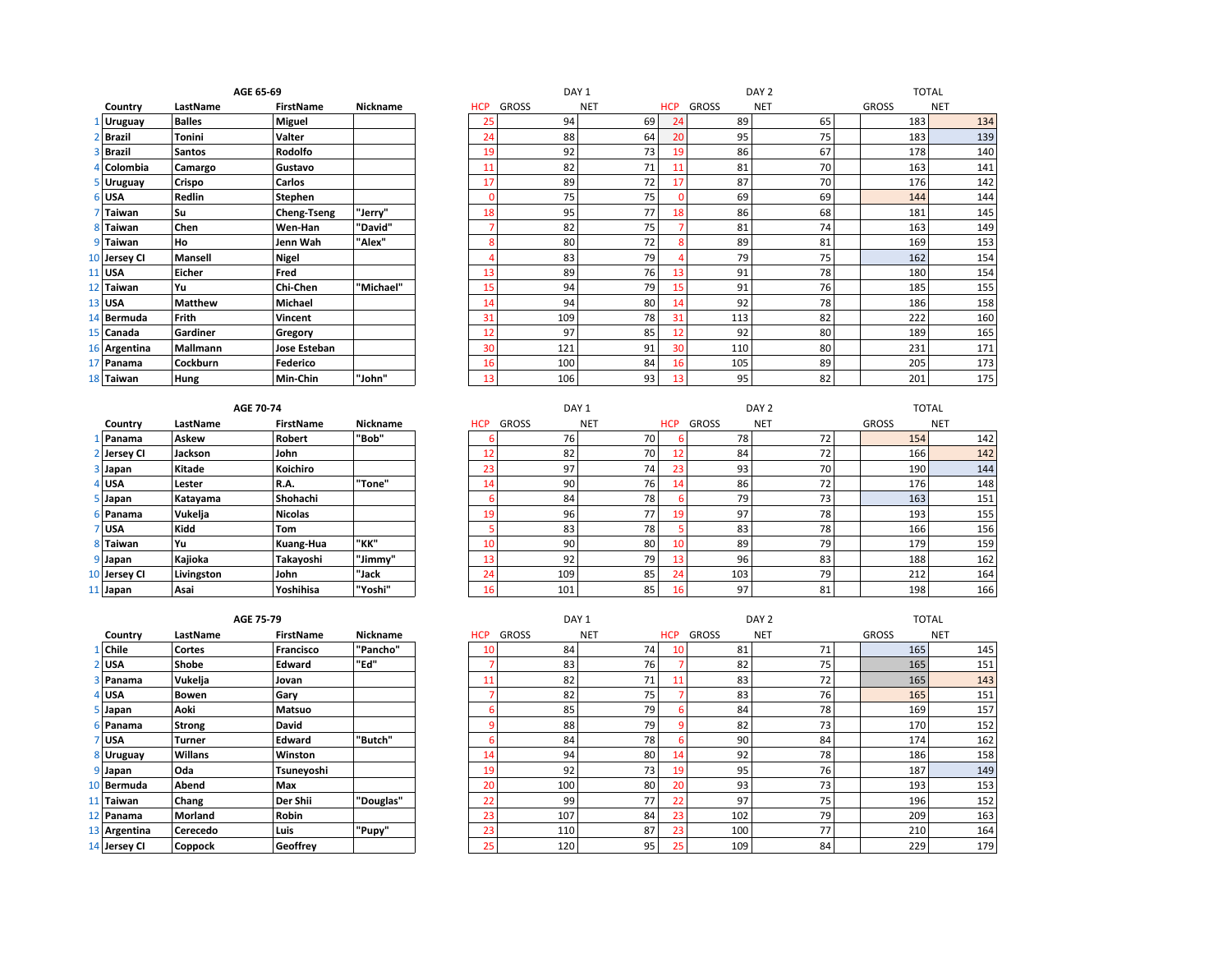|                 | Country        | LastName               | <b>FirstName</b> | <b>Nickname</b> |
|-----------------|----------------|------------------------|------------------|-----------------|
|                 | 1 Jersey Cl    | <b>Martin</b>          | Renzo            |                 |
| $\overline{2}$  | Japan          | Shimizu                | <b>Shuichiro</b> |                 |
|                 | 3 England      | <b>Wilding</b>         | Tom              |                 |
|                 | 4 Bermuda      | <b>DeSilva</b>         | Howard           |                 |
|                 | 5 USA          | Reid                   | <b>Steve</b>     | "Big"           |
|                 | 6 Panama       | Van Clief              | <b>Charles</b>   |                 |
|                 | Argentina      | <b>Gonzalez Cosmen</b> | Gerardo          |                 |
| 8               | <b>Uruguay</b> | Pena                   | Jose             |                 |
| q               | Colombia       | <b>Torres</b>          | Juan Pablo       |                 |
| 10 <sup>1</sup> | <b>USA</b>     | Lucas                  | John             |                 |
| 11              | Argentina      | Feingold               | Pincas           |                 |
|                 | 12 Hruguay     | Rama                   | lacue            |                 |

|               | AGE 80 & OVER   |                  |          |                 | DAY <sub>1</sub> |                 |            |                  | DAY <sub>2</sub> |              | <b>TOTAL</b> |
|---------------|-----------------|------------------|----------|-----------------|------------------|-----------------|------------|------------------|------------------|--------------|--------------|
| Country       | LastName        | <b>FirstName</b> | Nickname | <b>HCP</b>      | GROSS            | <b>NET</b>      | <b>HCP</b> | <b>GROSS</b>     | <b>NET</b>       | <b>GROSS</b> | <b>NET</b>   |
| l   Jersey CI | Martin          | Renzo            |          | 18              | 95               | 77              | 18         | 91               | 73               | 186          | 150          |
| 2 Japan       | Shimizu         | Shuichiro        |          | 21              | 97               | 76              | 21         | 95               | 74               | 192          | 150          |
| 3 England     | Wilding         | Tom              |          | 28              | 104              | 76              | 28         | 103              | 75               | 207          | 151          |
| 4 Bermuda     | DeSilva         | <b>Howard</b>    |          | 16              | 90               | 74              | 16         | 96               | 80               | 186          | 154          |
| 5 USA         | Reid            | <b>Steve</b>     | "Big"    |                 | 94               | 85              |            | 79               | 70               | 173          | 155          |
| 6 Panama      | Van Clief       | <b>Charles</b>   |          | 28              | 112              | 84              | 28         | 105              | 77               | 217          | 161          |
| 7 Argentina   | Gonzalez Cosmen | Gerardo          |          | 27              | 114              | 87              | 27         | 111              | 84               | 225          | 171          |
| 8 Uruguay     | Pena            | Jose             |          | 36              | 124              | 88              | 36         | 119              | 83               | 243          | 171          |
| 9 Colombia    | Torres          | Juan Pablo       |          | 19              | 110              | 91              | 19         | 101              | 82               | 211          | 173          |
| $10$ USA      | Lucas           | John             |          | 28              | 119              | 91              | 28         | 114 <sub>1</sub> | 86               | 233          | 177          |
| 11 Argentina  | Feingold        | Pincas           |          | 36              | 120              | 84              | 36         | 137              | 101              | 257          | 185          |
| 12 Uruguay    | Rama            | Jesus            |          | 36 <sub>1</sub> | 130              | 94 <sub>1</sub> | 36         | 129              | 93               | 259          | 187          |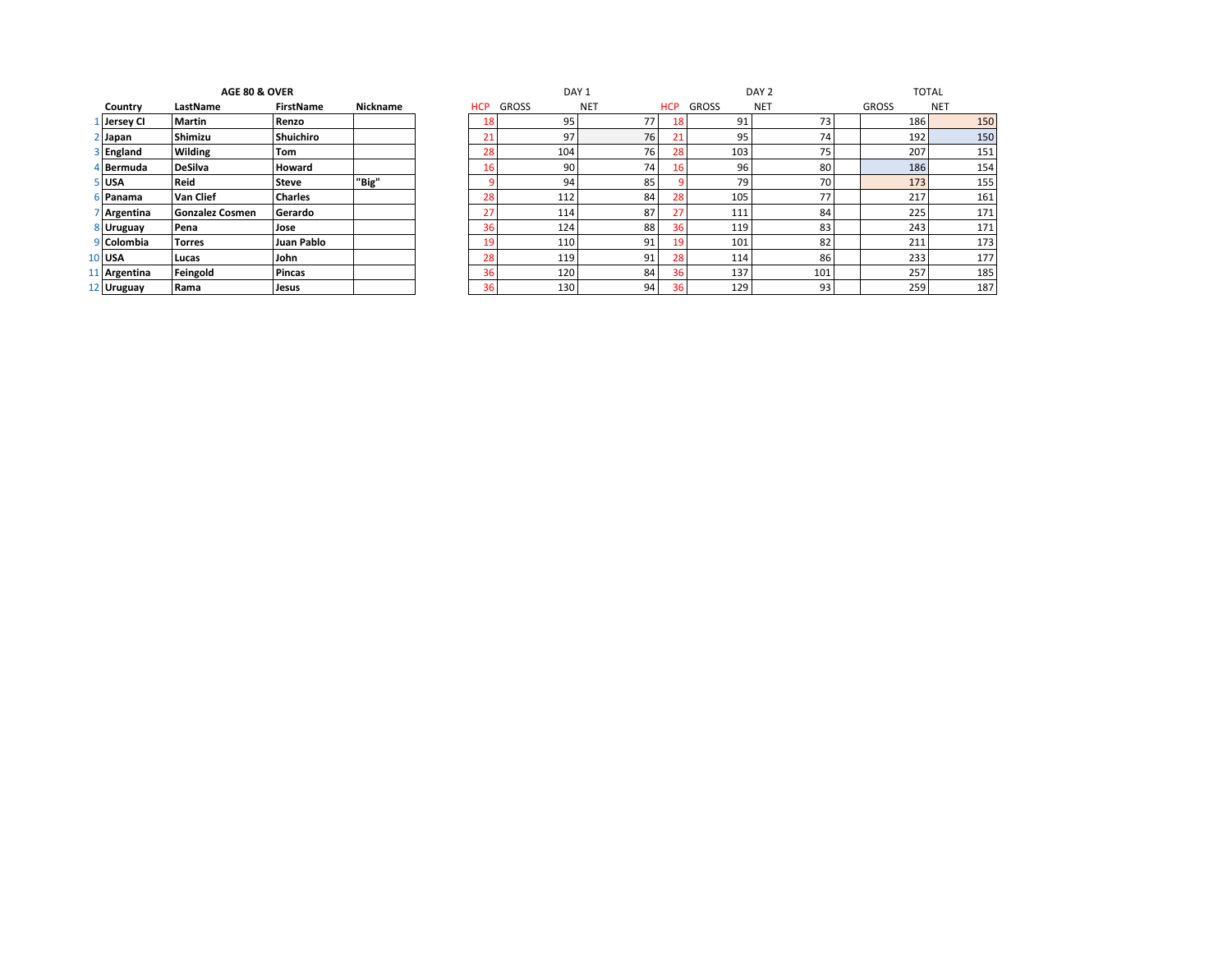## **GROSS TEAM COMPETITION**

| <b>COLOMBIA</b>     | Day 1 Gross | Day 2 Gross | <b>Total Gross</b> |
|---------------------|-------------|-------------|--------------------|
| Caridi, Roberto - C | 79          | 80          |                    |
| Barona, Luis        | 88          | 88          |                    |
| Jattin, Elias       | 83          | 79          |                    |
| Lozano, German      | 95          | 89          |                    |
|                     |             |             |                    |
|                     |             |             |                    |
| Team Totals         | 250         | 247         | 497                |

| <b>JAPAN</b>                 | Day 1 Gross | Day 2 Gross | <b>Total Gross</b> |
|------------------------------|-------------|-------------|--------------------|
| Kajioka, Takayoshi "Jimmy"-C | 92          | 96          |                    |
| Katayama, Shohachi           | 84          | 79          |                    |
| Satoh, Shoichi               | 78          | 76          |                    |
| Yamada, Shogo                | 82          | 93          |                    |
| Tominaga, Toshimitsu "Tom"   | 83          | 79          |                    |
|                              |             |             |                    |
| Team Totals                  | 243         | 234         | 477                |

| <b>JERSEY CHANNEL ISLANDS</b> | Day 1 Gross | Day 2 Gross | <b>Total Gross</b> |
|-------------------------------|-------------|-------------|--------------------|
| Burns, Eddie                  | 84          | 90          |                    |
| Livingston, Jack              | 109         | 84          |                    |
| Martin, Renzo                 | 95          | 91          |                    |
| Coppock, Geoffrey             | 120         | 109         |                    |
|                               |             |             |                    |
| <b>Team Totals</b>            | 288         | 265         | 553                |

| <b>PANAMA</b>      | Day 1 Gross | Day 2 Gross | <b>Total Gross</b> |
|--------------------|-------------|-------------|--------------------|
| Tynes, Kevin - C   | 78          | 81          |                    |
| Askew, Robert      | 76          | 78          |                    |
| Cockburn, Federico | 100         | 105         |                    |
| Strong, David      | 88          | 82          |                    |
| Vukelja, Jovan     | 82          | 83          |                    |
|                    |             |             |                    |
| Team Totals        | 236         | 241         |                    |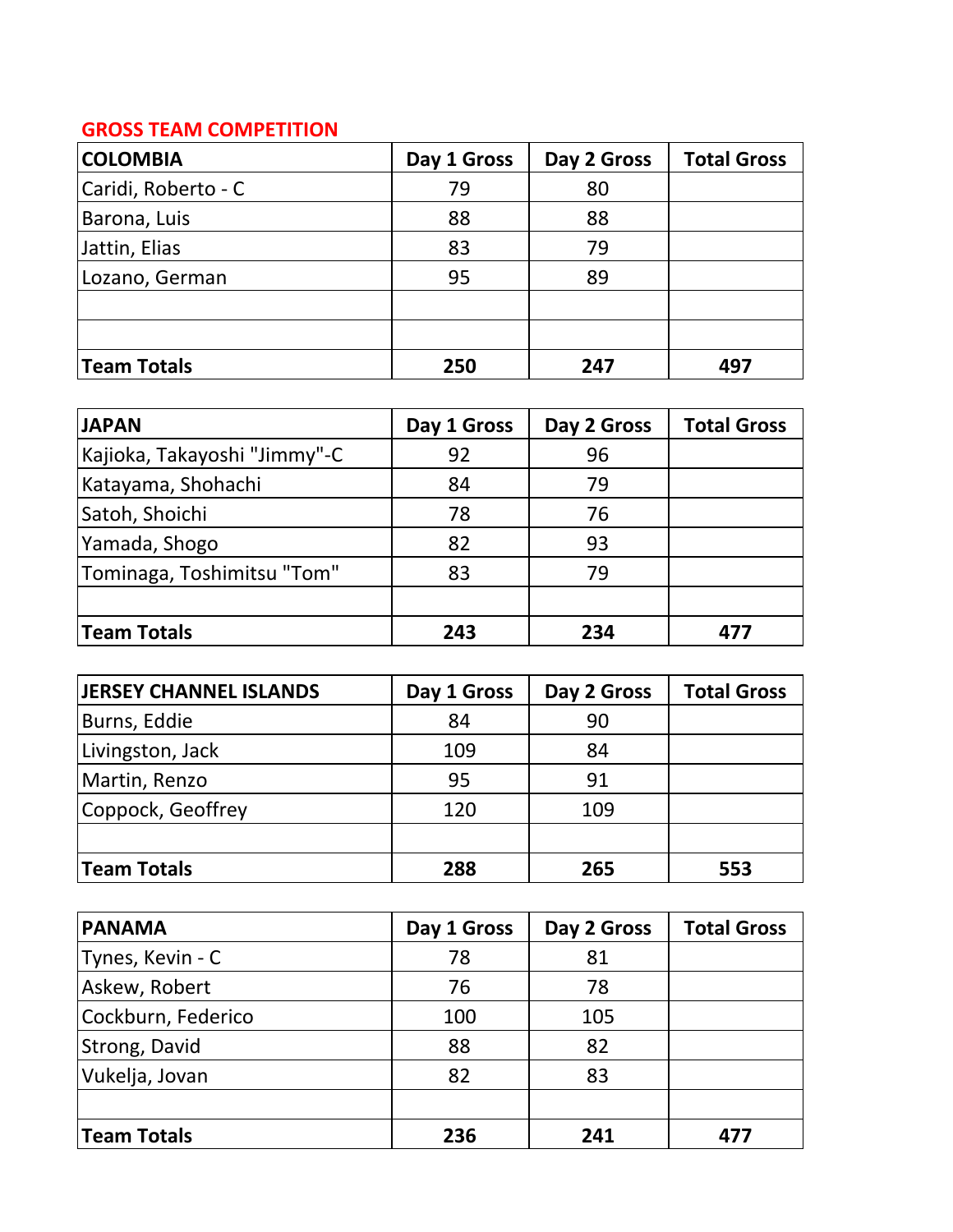| <b>TAIWAN</b>               | Day 1 Gross | Day 2 Gross | <b>Total Gross</b> |
|-----------------------------|-------------|-------------|--------------------|
| Chen, Wen-Han "David"       | 82          | 81          |                    |
| Chen, Tsung-Hsien "Johnsen" | 84          | 75          |                    |
| Ho, Jenn Wah "Alex"         | 80          | 89          |                    |
| Wei, Hsien Chang            | 79          | 78          |                    |
| Yu, Kuang-Hua "KK"          | 90          | 89          |                    |
|                             |             |             |                    |
| Team Totals                 | 241         | 234         | 475                |

| <b>UNITED STATES</b> | Day 1 Gross | Day 2 Gross | <b>Total Gross</b> |
|----------------------|-------------|-------------|--------------------|
| Kidd, Tom - C        | 83          | 83          |                    |
| Reid II, Steve       | 94          | 83          |                    |
| Shobe, Edward        | 83          | 82          |                    |
| Williams, Darrell    | 82          | 83          |                    |
| Yelton, Steve        | 86          | 80          |                    |
|                      |             |             |                    |
| Team Totals          | 248         | 245         | 493                |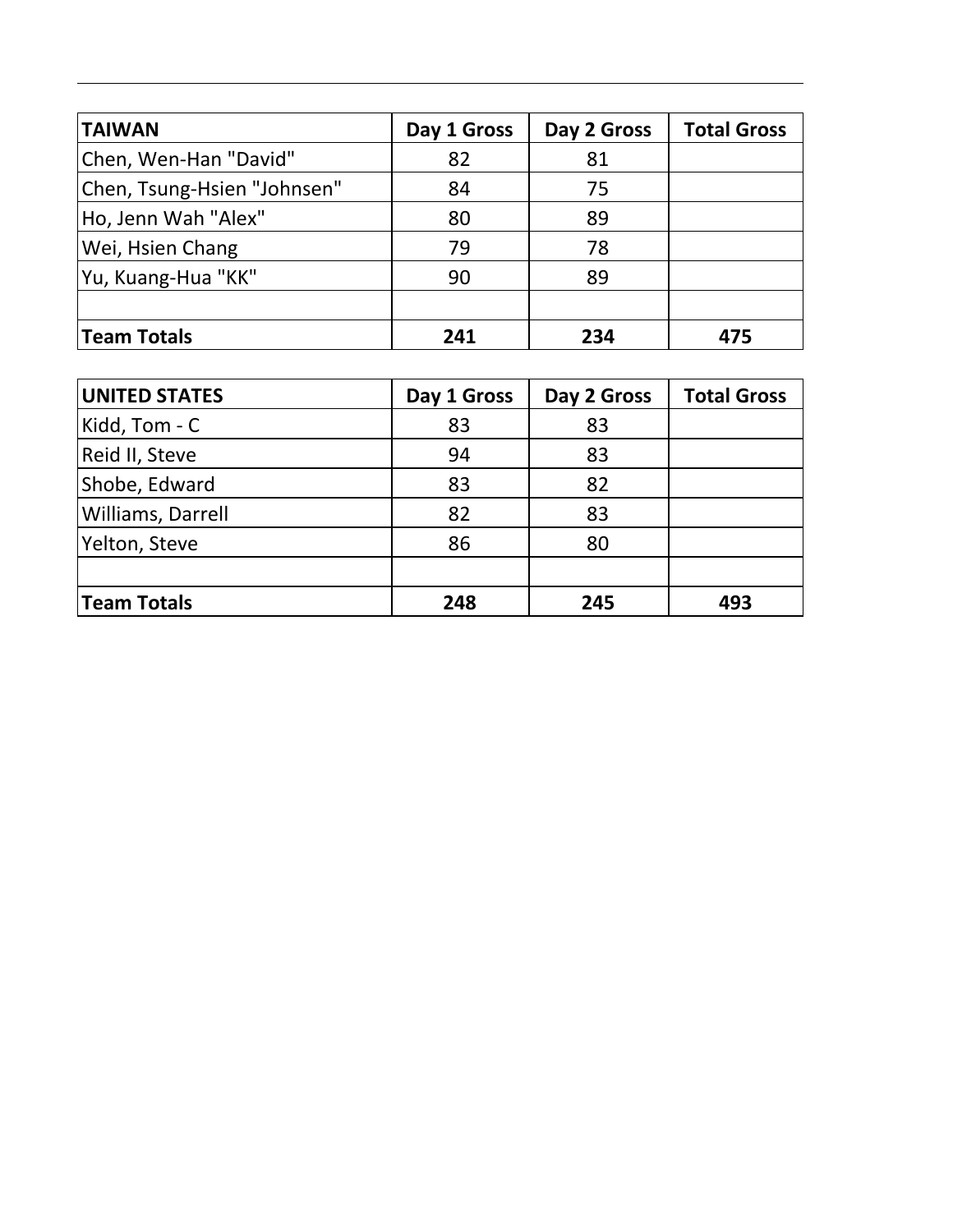## **NET TEAM COMPETITION**

| <b>ARGENTINA</b>              | <b>HCP</b> | Day 1 Net | Day 2 Net | <b>Total Net</b> |
|-------------------------------|------------|-----------|-----------|------------------|
| Gonzalez, Cosmen, Gerardo - C |            | 87        | 84        |                  |
| Cerecedo, Luis                |            | 87        | 77        |                  |
| Feingold, Pincas              |            | 84        | 101       |                  |
| Feingold, Victor              |            | 83        | 72        |                  |
| Mallmann, Jose                |            | 91        | 80        |                  |
|                               |            |           |           |                  |
| <b>Team Totals</b>            |            | 254       | 229       | 483              |

| <b>BERMUDA</b>  | Day 1 Net | Day 2 Net | <b>Total Net</b> |
|-----------------|-----------|-----------|------------------|
| Abend, Max - C  | 80        | 73        |                  |
| DeSilva, Howard | 74        | 80        |                  |
| Frith, Vincent  | 78        | 82        |                  |
| Wolf, Geza      | 78        | 84        |                  |
|                 |           |           |                  |
|                 |           |           |                  |
| Team Totals     | 230       | 235       | 465              |

| <b>BRAZIL</b>         | Day 1 Net | Day 2 Net | <b>Total Net</b> |
|-----------------------|-----------|-----------|------------------|
| Cecin, Silvio - C     | 71        | 71        |                  |
| <b>Black, Douglas</b> | 70        | 75        |                  |
| Cadier, Frederic      | 80        | 75        |                  |
| Ferreira, Mauricio    | 91        | 78        |                  |
| Tonini, Valter        | 64        | 75        |                  |
|                       |           |           |                  |
| Team Totals           | 205       | 221       | 426              |

| <b>COLOMBIA</b>    | Day 1 Net | Day 2 Net | <b>Total Net</b> |
|--------------------|-----------|-----------|------------------|
| Camargo, Gustavo   | 71        | 70        |                  |
| Sanchez, Santiago  | 73        | 80        |                  |
| Torres, Juan Pablo | 91        | 82        |                  |
| Vargas, Fernando   | 73        | 70        |                  |
|                    |           |           |                  |
|                    |           |           |                  |
| Team Totals        | 217       | 220       | 437              |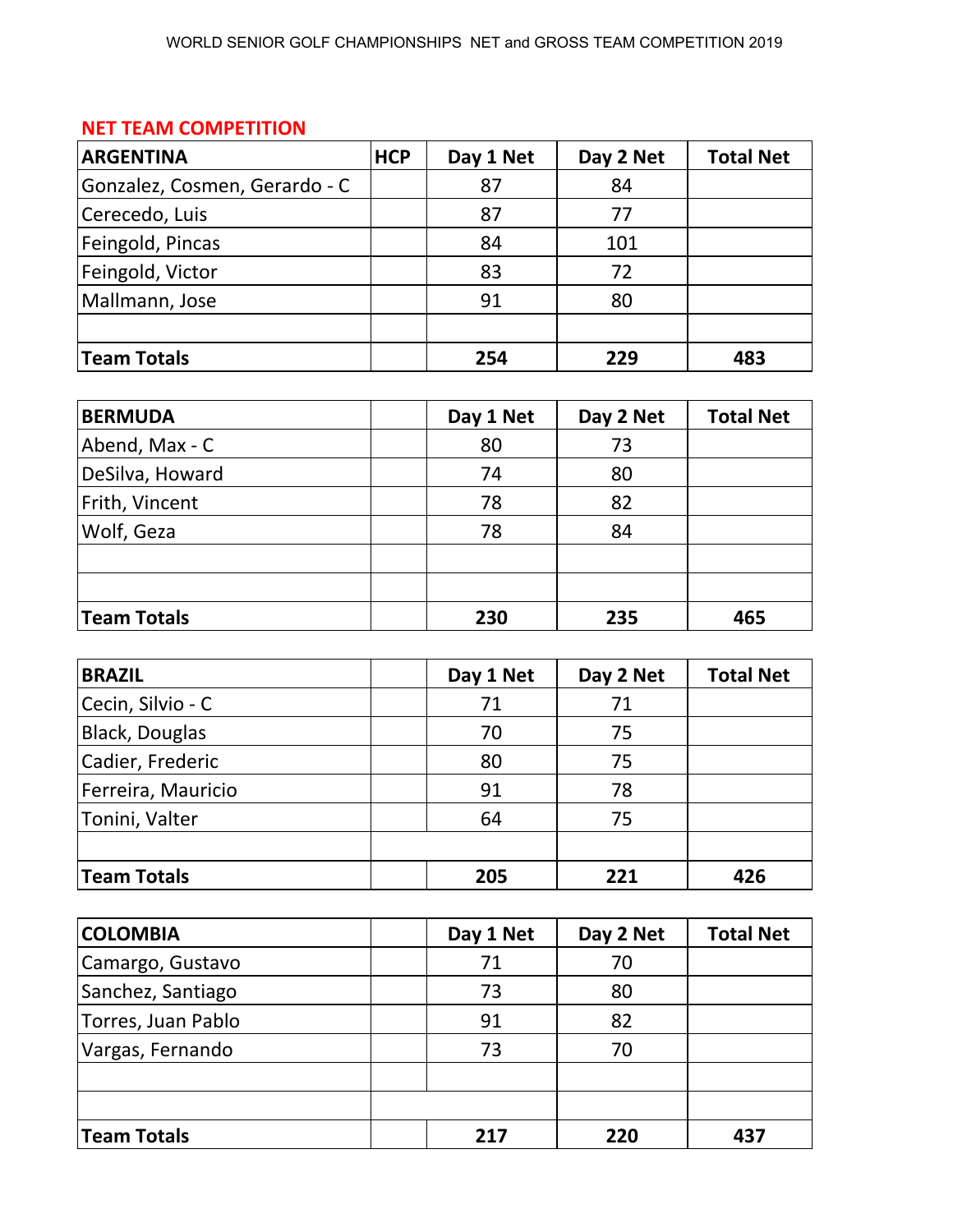| <b>ENGLAND</b>         | Day 1 Net | Day 2 Net | <b>Total Net</b> |
|------------------------|-----------|-----------|------------------|
| Wilding, Gavin - C     | 69        | 80        |                  |
| <b>Wilding, Andrew</b> | 75        | 72        |                  |
| Wilding, Mark          | 78        | 75        |                  |
| Wilding, Thomas        | 76        | 75        |                  |
|                        |           |           |                  |
| <b>Team Totals</b>     | 220       | 222       | 442              |

| <b>JAPAN</b>            | Day 1 Net | Day 2 Net | <b>Total Net</b> |
|-------------------------|-----------|-----------|------------------|
| Aoki, Matsuo            | 79        | 78        |                  |
| Asai, Yoshihisa "Yoshi" | 85        | 81        |                  |
| Kitade, Koichiro        | 74        | 70        |                  |
| Oda, Tsuneyoshi         | 73        | 76        |                  |
| Shimizu, Shuichiro      | 76        | 74        |                  |
|                         |           |           |                  |
| Team Totals             | 223       | 220       | 443              |

| <b>JERSEY CHANNEL ISLANDS</b> | Day 1 Net | Day 2 Net | <b>Total Net</b> |
|-------------------------------|-----------|-----------|------------------|
| Jackson, John - C             | 70        | 72        |                  |
| Mansell, Nigel                | 79        | 75        |                  |
| Lavin, Dennis                 | 70        | 72        |                  |
| Moir, William "Billy"         | 75        | 73        |                  |
|                               |           |           |                  |
| Team Totals                   | 215       | 217       | 432              |

| <b>PANAMA</b>     | Day 1 Net | Day 2 Net | <b>Total Net</b> |
|-------------------|-----------|-----------|------------------|
| Chiari, Ricardo   | 71        | 83        |                  |
| Chuljak, Gregorio | 81        | 78        |                  |
| Daryanani, Alex   | 90        | 84        |                  |
| Morland, Robin    | 84        | 79        |                  |
| Vukelja, Nicolas  | 77        | 72        |                  |
|                   |           |           |                  |
| Team Totals       | 229       | 229       | 458              |